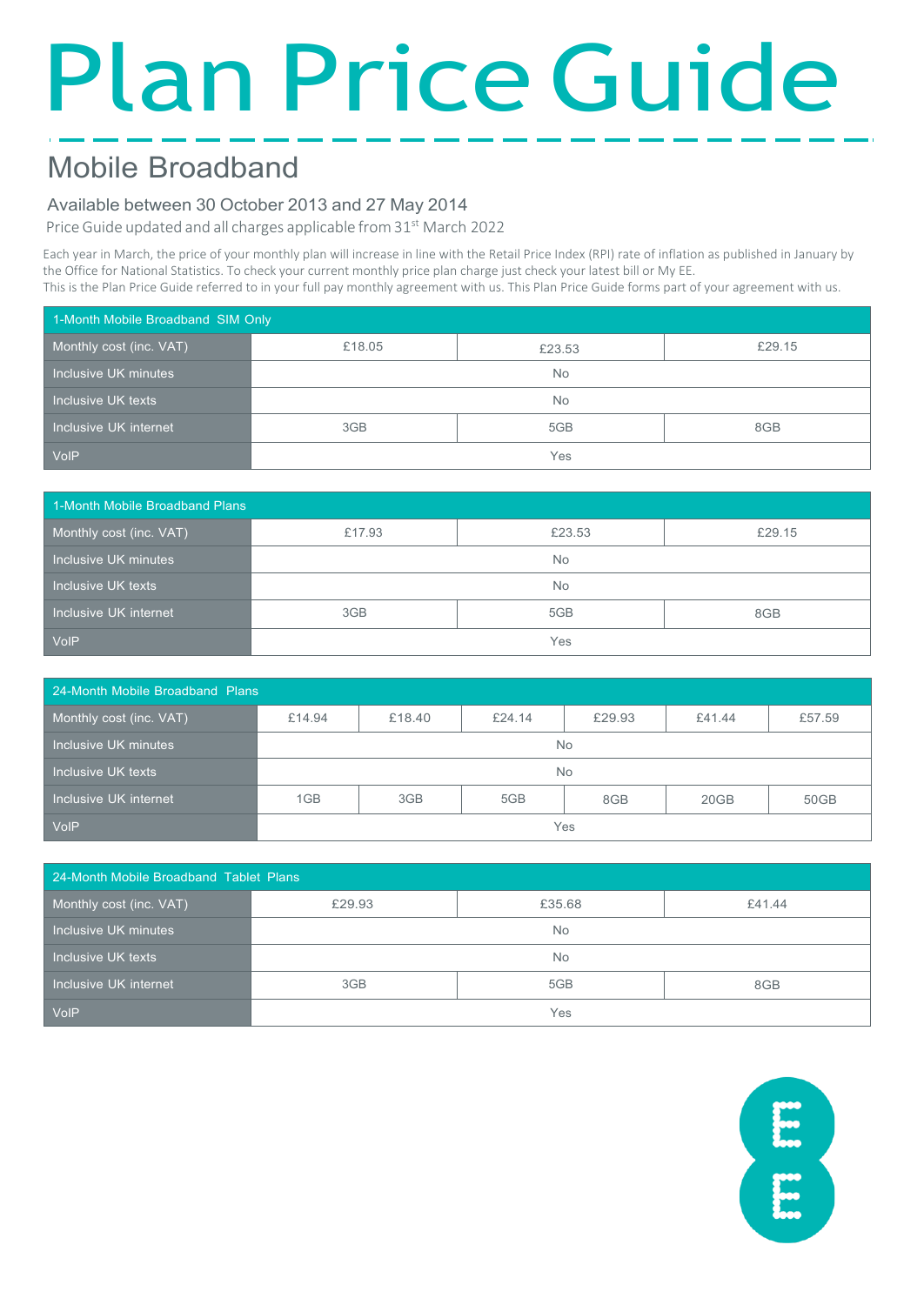| <b>Service Type</b>                                                                                     | Call costs (inc. VAT) <sup>2</sup>                                                                                             |
|---------------------------------------------------------------------------------------------------------|--------------------------------------------------------------------------------------------------------------------------------|
| Calls to UK mobile numbers                                                                              |                                                                                                                                |
| Calls to certain MNVO numbers                                                                           |                                                                                                                                |
| Calls to landlines (numbers starting with 01, 02, or 03)(excluding<br>Jersey, Guernsey and Isle of Man) |                                                                                                                                |
| Calls to Freephone (080, 0808 and 116)                                                                  |                                                                                                                                |
| Calls to 08, 09, 118 numbers (not including Freephone 080)                                              | Cost of Calls or Services Made Outside of Allowances (Inc. VAT)<br>can be seen under the standard and non-standard price guide |
| Calls to retrieve voicemail                                                                             | here.                                                                                                                          |
| Text messages to UK mobile numbers                                                                      |                                                                                                                                |
| Text messages to certain MVNO numbers                                                                   |                                                                                                                                |
| UK picture messages                                                                                     |                                                                                                                                |
| Calls to Customer Services (During Normal Working Hours) <sup>6</sup>                                   |                                                                                                                                |
| Calls to Customer Services (During Extended Working Hours) <sup>6</sup>                                 |                                                                                                                                |
| Call divert                                                                                             |                                                                                                                                |

All services are for use whilst in the UK only

- 1. Applies to messages sent from your phone or via the EE website, ee.co.uk
- 2. A one minute minimum call charge applies. Thereafter, calls are charged on a per minute basis.
- 3. Calls to some charity helplines (e.g. Childline) are free to call. For a full list please visit the help section of our website, ee.co.uk
- 4. Data when using VoIP service, use will be deducted from your inclusive data allowances.
- 5. Data whilst roaming is not included in your plan. Add-on purchase will be required.
- 6. Call charges vary depending on the time of your call as well as other optional selections that you may choose. You will be notified of call costs and have the option to end the call at that point without incurring any charge. Please see our 'Non-Standard Service' brochure for further details and for definitions of our "normal working hours" and "extended working hours".
- 7. Excluding SIM Only plans.

Please go to the help section of our website, ee.co.uk for details around 'non-standard' service charging. This includes charges for numbers starting with 05, 070, 09 and 118. Calls to these numbers are subject to a one minute minimum call charge. Thereafter, calls are charged on a per minute basis. Remember that calls to these numbers are not included in your monthly allowance.